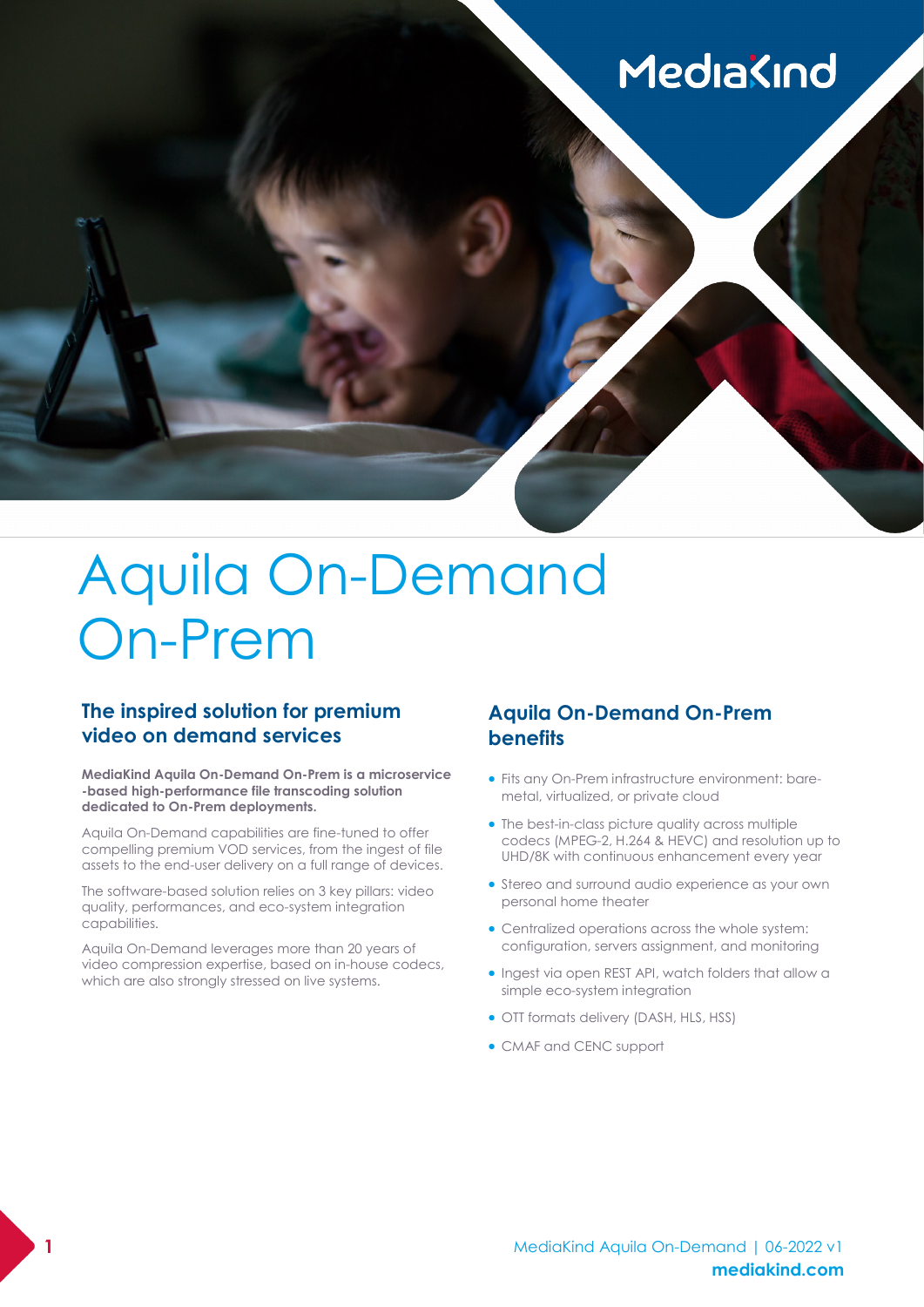

## **Deliver a premium experience**

### **Quality-Enhanced Transcoding**

Aquila On-Demand integrates unique **in-house codecs**, tailored to provide the highest video quality on each device, from 4K to mobile resolutions.

Aquila On-Demand offers a variety of quality presets that match video quality and encoding speed requirements. Multiple **advanced adaptive preprocessing** techniques are included to enhance input assets while keeping the video sharp: motion compensated temporal filter (MCTF), de-blocking, advanced de-interlacing, adjustable resolutions, aspect ratio management, advanced scaling capabilities, and more.

With Aquila On-Demand we bring the future of immersive experience via ultra HD capabilities, with a wider color space and **10 bit encoding in HEVC**. Aquila On-Demand is also compatible with High Dynamic Range **(HDR)** technologies.

Aquila On-Demand delivers **constant video quality** for OTT by adapting bandwidth allocation to actual complexity, per segment, in order to prevent overallocating.

Aquila On-Demand checks and adjusts incoming audio levels, and carries up to eight audio tracks per channel. Dolby Digital +, Dolby Digital 5.1 and Dolby Atmos are supported.

## **Multi-devices delivery**

Aquila On-Demand prepares encoded assets for enduser delivery with **(pre)-packaging** functions:

- Just-in-time and encryption with the widest variety of formats and DRMs (pull mode)
- Or pre-packaged content publication to leading CDNs (push mode)
- HLS, Smooth Streaming or DASH are supported

The solution is already integrated with multiple Digital Rights Management (DRM) and Conditional Access System (CAS) providers and can interface with multiple CDNs or cache servers simultaneously.

## **Best-in-class technology**

### **Scalable micro-services design**

Common with other MediaKind products, Aquila On-Demand relies on a micro-services design, fully compatible with cloud environments and IT automation tools. Although available as a standalone component, the solution seamlessly scales by distributing micro-services on a Linux-based infrastructure.

#### **Advanced Processing**

We focus on **optimizing quality and speed**. Our research and development teams have successfully created one of the fastest, high-quality file-based transcoders available today. Our product can **encode files in 25x real time** (depending on the number of outputs and resolutions required).

Optimize metadata and monetize your assets by taking full advantage of ad placement opportunities. With advanced video and audio conditioning, Aquila On-Demand uses **SCTE-35** cue point external metadata to ensure a smooth transition from content to external ads.

#### **High Availability**

MediaKind Aquila On-Demand internal loadbalancing features ensures **high availability** and maintains the current job list even in the event of a Controller loss.

#### **Dynamic Load Balancing**

The **built-in load balancing** capabilities are an essential component of Aquila On-Demand. Resources are requested based on actual needs at the time. Entirely scalable, Aquila On-Demand load balancing ensures automatic and accurate allocation of transcoding and processing resources.

## **Simplified operations**

### **Centralized Operations**

The solution comes with a centralized redundant controller, **single entry point** for all operations such as configuration, control, and monitoring of your whole multi-servers deployment.

#### **Automated workflow**

Aquila On-Demand offers an automated workflow that allows encoding and packaging an asset **from a single REST API command**, which dramatically simplifies ecosystems integrations. The same trigger can be done using the watch folder ingest.

## **Expand the scope**

Aquila On-Demand is enhanced with additional MediaKind portfolio components:

- **MediaKind Content Management System** for assets and workflow management which can trigger thirdparty components for video quality check for instance
- MediaKind Packaging and Video Storage & Processing Platform **(VSPP)** for storage and packaging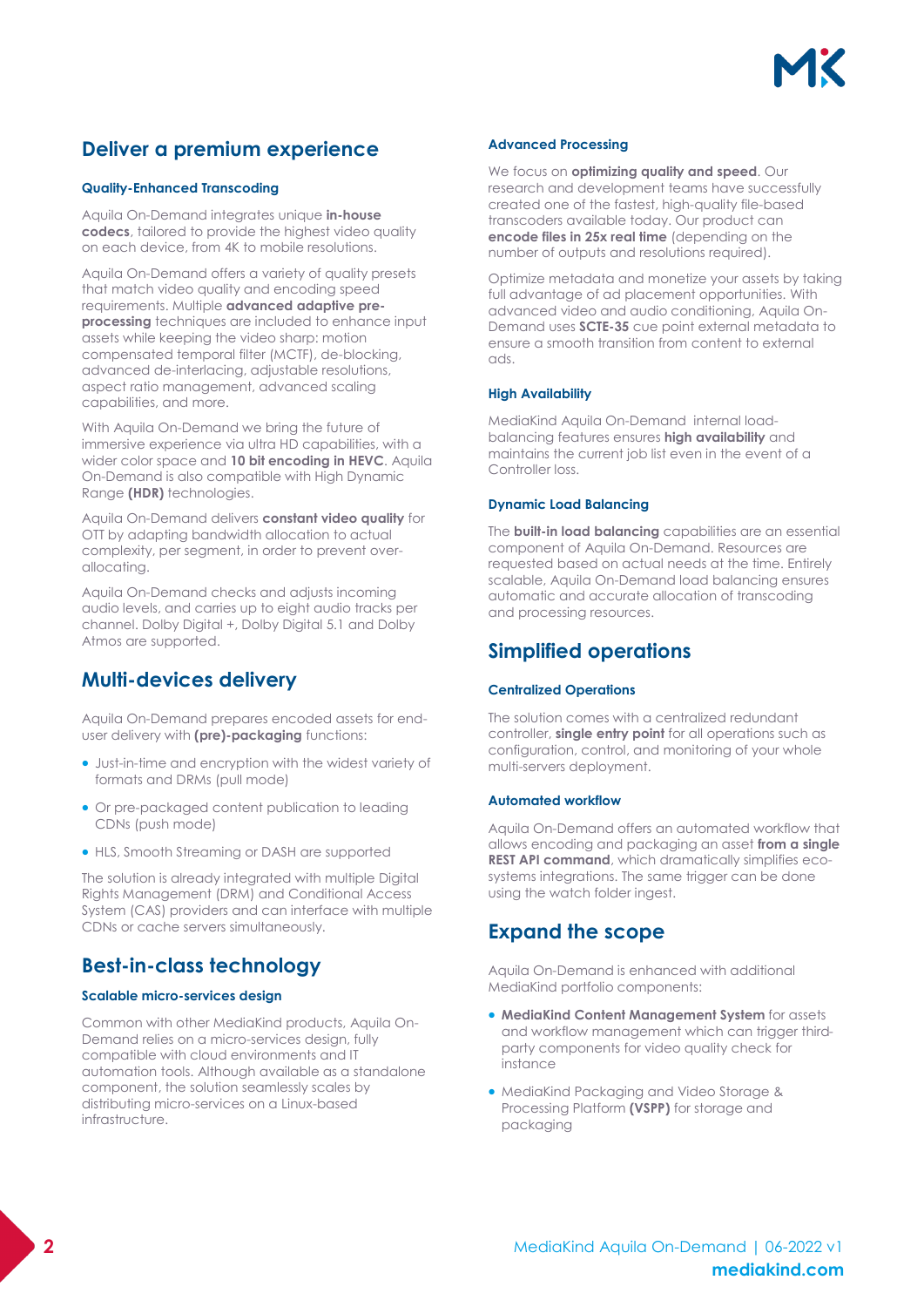## **Specifications**

# **Input**

| Input protocol                           | Nfs, cifs or any protocol that can be mounted on Linux operating system<br>ftp, sftp, http, https                                                                                                                                                                                                                                  |
|------------------------------------------|------------------------------------------------------------------------------------------------------------------------------------------------------------------------------------------------------------------------------------------------------------------------------------------------------------------------------------|
| Input file types                         | A/V files: MPEG 2 TS (MPTS and SPTS), MPEG 2 PS (.ts, .mpg, .mpeg, ps, .vob), MPEG 4 (.mp4,<br>.m4v, .f4v), MXF OP1-a, Quicktime (.mxf, .mov)                                                                                                                                                                                      |
| Input audio and video<br>codecs (decode) | <b>Video:</b> MPEG-2 SD/HD, MPEG-4/AVC (H.264) SD/HD, HEVC 8/10 bits SD/HD/UHD (H.265), IMX,<br>XDCAM (HD & EX), HDV, DV, XAVC, AVC-Intra, ProRes, DVCPro HD SD/HD, JPEG2000, v210<br>HDR Ingest: PQ10, HDR10, HLG10, HLG10 backward compatible<br><b>Audio:</b> MPEG 1 Layer II, AC3, E-AC3, AAC, HE AAC and HE ACC v2, PCM, LPCM |

## **File Output**

| File format (Encoding only) | MPEG 4 and Flash (.mp4)<br>MPEG 2 TS (1.15)                             |
|-----------------------------|-------------------------------------------------------------------------|
| Output protocol             | Nfs, cifs or any protocol that can be mounted on Linux operating system |

## **Packaged Output**

| <b>Content Publishing</b> | Support for pull scenarios in just-in-time packaging<br>Support publishing to local storage or to WebDAV servers                                                                |
|---------------------------|---------------------------------------------------------------------------------------------------------------------------------------------------------------------------------|
| <b>Origin Server</b>      | Built-in live and VOD origin server for HLS, Smooth Streaming and DASH<br>Up to 8000 simultaneous connections<br>Custom HTTP headers management (Expiry settings, CORS headers) |
| <b>CDN</b>                | Interfaces to leading CDNs<br>Certified with Akamai MSL 4 for HLS / TS and DASH                                                                                                 |

# **Pre-Processing**

| <b>File processing</b>     | Progressive ingest, partial file processing                                                                                                                                                                                                            |
|----------------------------|--------------------------------------------------------------------------------------------------------------------------------------------------------------------------------------------------------------------------------------------------------|
| <b>Aspect ratio</b>        | WSS: AFD: Video Index                                                                                                                                                                                                                                  |
| <b>Metadata and VBI</b>    | IA 608/708 Closed Caption; DVB Subtitling, Teletext, SCTE-27, SCTE-20, ARIB B.24                                                                                                                                                                       |
| Image settings             | Brightness; Contrast; Saturation; Hue; Gamma; Temperature                                                                                                                                                                                              |
| <b>Enhancement filters</b> | <b>Video:</b> De-interlacing, cropping, letter boxing, stretching, 3:2 pull down, MCTF and spatial de-<br>noising, MPEG-2 deblocking and smart sharpening, cross-talk filter<br><b>Audio:</b> Loudness Control, True Peak, audio gain adjustment, mute |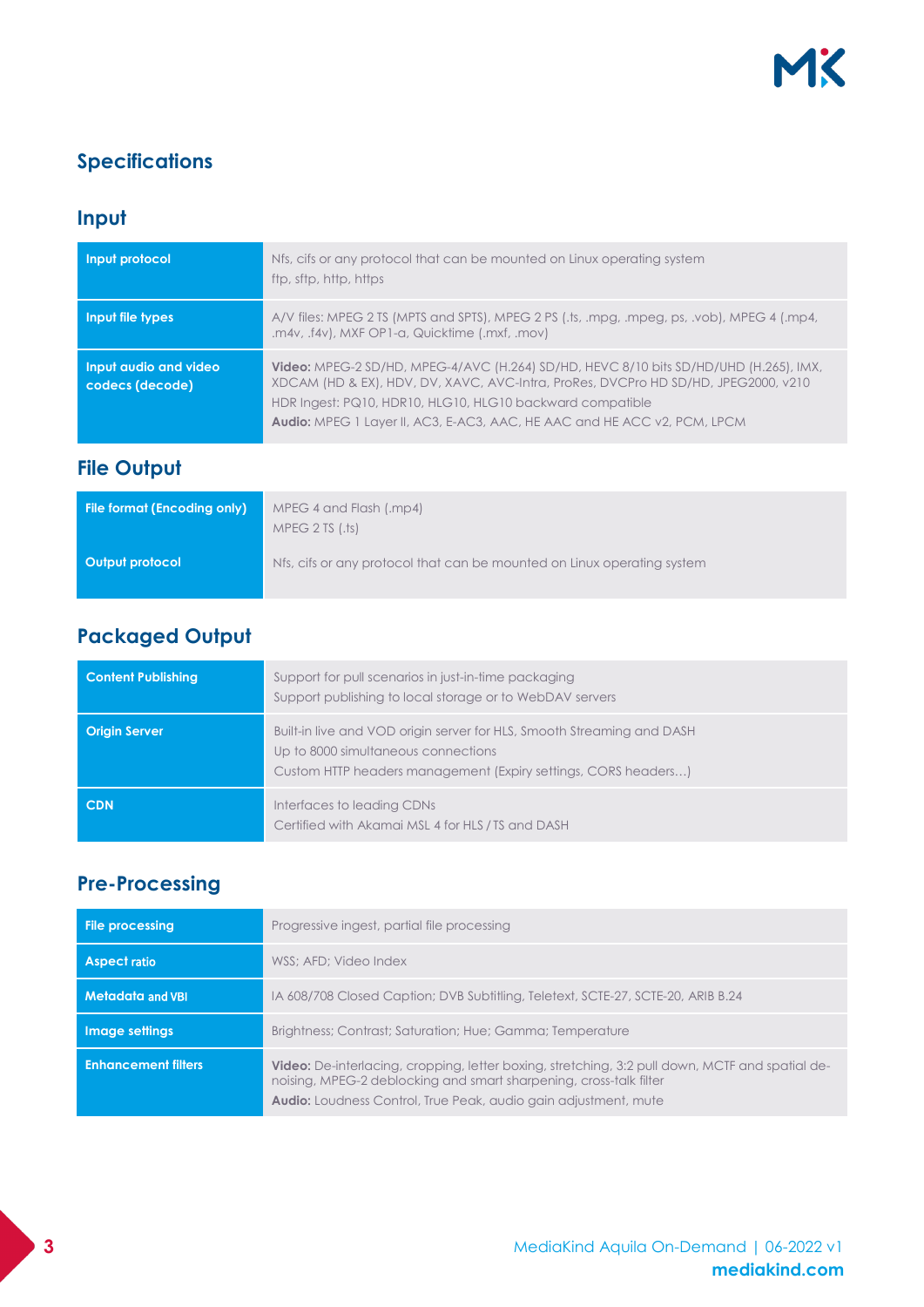# MK

# **Video Encoding**

|                            | H.264                                                                                               | <b>HEVC</b>                                                                                                                                                                  | MPEG-2                                                                      |
|----------------------------|-----------------------------------------------------------------------------------------------------|------------------------------------------------------------------------------------------------------------------------------------------------------------------------------|-----------------------------------------------------------------------------|
| <b>Video encoding</b>      | Baseline/Main/High to HD<br>resolutions 3 encoding presets<br>(ultra-fast, fast, high quality)      | 8/10 bits to UHD resolutions<br>3 encoding presets<br>(ultra-fast, fast, high quality)                                                                                       | MPEG-2 Main to HD<br>resolutions 2 encoding<br>presets (high quality, fast) |
| <b>Rate control</b>        | CBR/VBR multi-bitrate with<br>GOP alignment for adaptive<br>bitrate formats                         | CBR/VBR multi-bitrate with<br>GOP alignment for adaptive<br>bitrate formats                                                                                                  | CBR multi-bitrate with GOP<br>alignment for adaptive<br>bitrate formats     |
| Data rate                  | From 20 kbps to 50 Mbps                                                                             | From 128 kbps to 120 Mbps                                                                                                                                                    | From 256 kbps to 40 Mbps                                                    |
| <b>Resolutions</b>         | Ranging from 80x64 to<br>1920x1080 (1080p) From 50/60<br>fps to sub-framerate Custom<br>resolutions | Ranging from 80x64 to<br>4096x2160 From 50/60 fps<br>to sub-framerate Custom<br>resolutions. 8K compatible.                                                                  | Ranging from 96x96 to<br>1920x1080 (1080p)                                  |
| <b>Multi-stream output</b> |                                                                                                     | Multi-profile output including mix of H.264 and HEVC, interlace and progressive encodings.<br>H.264 and HEVC are compatible with packaged output (MPEG-2 is not compatible). |                                                                             |

# **Audio Encoding**

| Audio channels per service | As per licensed authorizations                                                                                                                                            |
|----------------------------|---------------------------------------------------------------------------------------------------------------------------------------------------------------------------|
| <b>Audio encoding</b>      | MPEG-4/MPEG-2 AAC, HE-AAC v1/v2, MPEG-1 Layer II (not compatible with packaging),<br>MPEG-2 Layer II<br>Dolby Digital (AC-3), Dolby Digital Plus (E-AC3) 5.1-ch or stereo |
| <b>Pass-through</b>        | MPEG-1 Layer II, MPEG-2 Layer II, Dolby Digital (AC-3), Dolby Digital Plus (E-AC3) 5.1-ch or<br>stereo, Dolby Atmos                                                       |
| Data rate                  | From 32 kbps to 384 kbps (1024kbps for AC3 and E-AC3)                                                                                                                     |

## **Encoding Post Processing**

| <b>HDR</b>                  | PQ10, HDR10, HLG10, HLG10 backward compatible, passthrough and conversions supported<br>Tone mapping (HDR to SDR) and Inverse tone mapping (SDR to HDR)   |
|-----------------------------|-----------------------------------------------------------------------------------------------------------------------------------------------------------|
| <b>Subtitle</b>             | EIA 608/708 closed caption, DVB Subtitling, Teletext, SCTE-27, ARIB B.24, SRT                                                                             |
| Metadata                    | SCTE-35 pass-through (in-band), SCTE-35 cue point creation (out-of-band)                                                                                  |
| <b>Dynamic ad insertion</b> | Dynamic ad insertion workflow support from CMS metadata provisioning:<br>assets are conditioned for pre/mid/post roll and cue point metadata are inserted |
| Logo Insertion              | Insert an image from the file (png, jpg)                                                                                                                  |